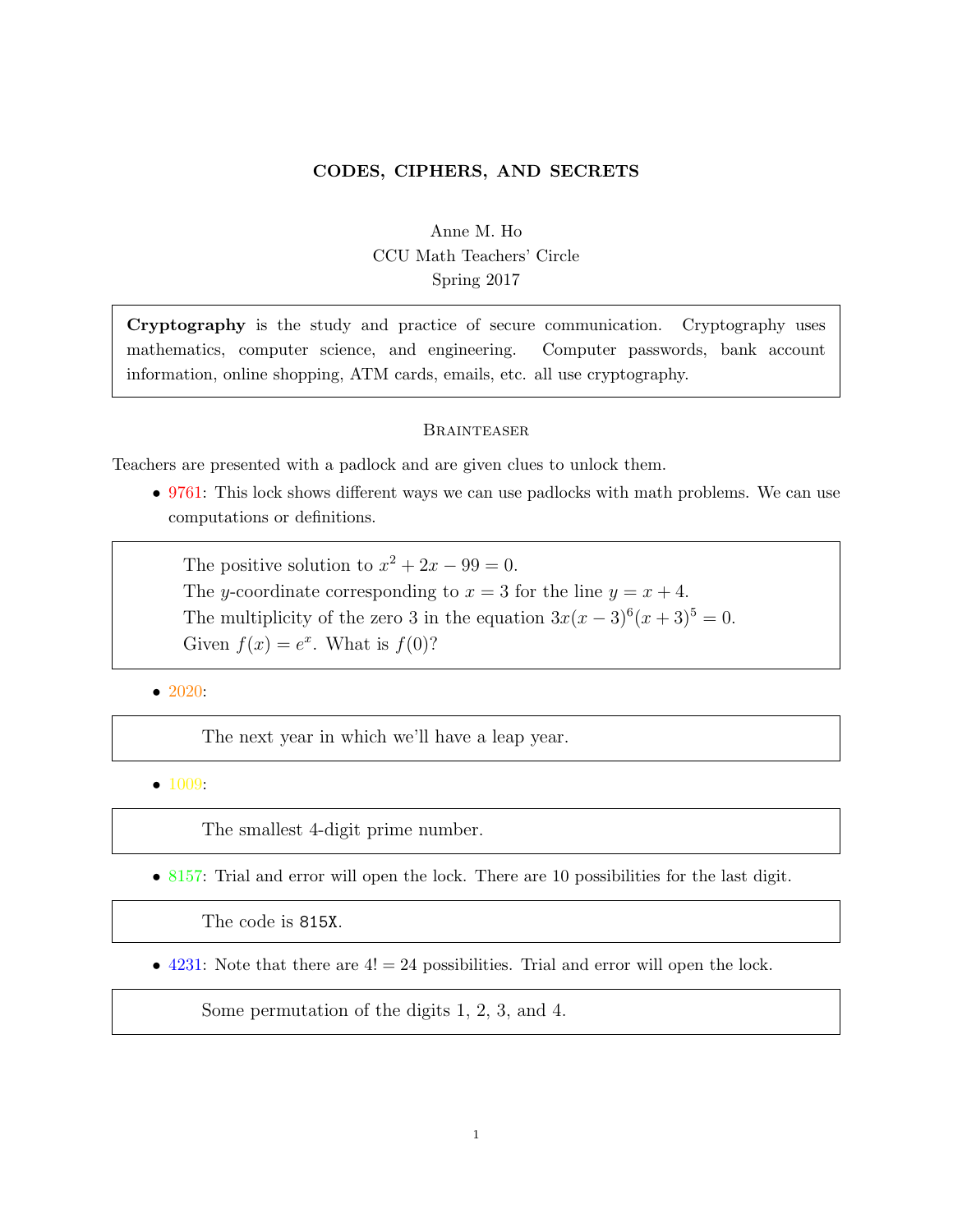## 1. Shift (Caesar) Ciphers

1.1. Translating Letters Into Numbers. First of all, we can create a correspondence between letters and numbers as follows:

| a        | $\mathbf b$    | $\mathbf{c}$ | $\mathbf d$ | $\perp$ e $\perp$  | $\left  \begin{array}{c} f \\ f \end{array} \right  g$ |                                 | h i |              | $\mathbf{1}$ i<br>◡ | k            |              | m  |
|----------|----------------|--------------|-------------|--------------------|--------------------------------------------------------|---------------------------------|-----|--------------|---------------------|--------------|--------------|----|
| $\theta$ |                |              | -3          | $^{\perp}4$        | $\vert 5 \vert$                                        | $\vert 6 \vert$                 |     |              | -9                  | 10           | 11           | 19 |
| n        | $\overline{O}$ | $\Box$       | q           | $r \quad \text{S}$ |                                                        | $\mathbf{u}$<br>$\vert t \vert$ |     | $\mathbf{V}$ | $\mathbf{w}$        | $\mathbf{x}$ | $\mathbf{V}$ | Z  |
| 13       | 14             | $\vert$ 15   | 16          | $17 \t18$          |                                                        | $\mid$ 19                       | 20  | 21           | 22                  | 23           | 24           | 25 |

Example 1. What does the word "dog" translate into?

Example 2. What does the word "mathematics" translate into?

Example 3. What does your first name translate into?

1.2. Encryption. To encrypt a secret message, we use a cipher. A classic cipher is the shift (or Caesar) cipher (said to be used by Julius Caesar).

In cryptography, the message that is being encrypted is called the plaintext. The encrypted message is called the ciphertext.

Example 4. The letter a corresponds to the number 0. If we shift it by 3 spaces down the alphabet, we get 3, which corresponds to the letter d. If we shift z down by 3 spaces, we start over at the beginning of the alphabet and end up with c.

Example 5. Shift the digits for the word "dog" by 3 spaces down the alphabet.

Example 6. Shift the digits for your first name by 5 spaces down the alphabet.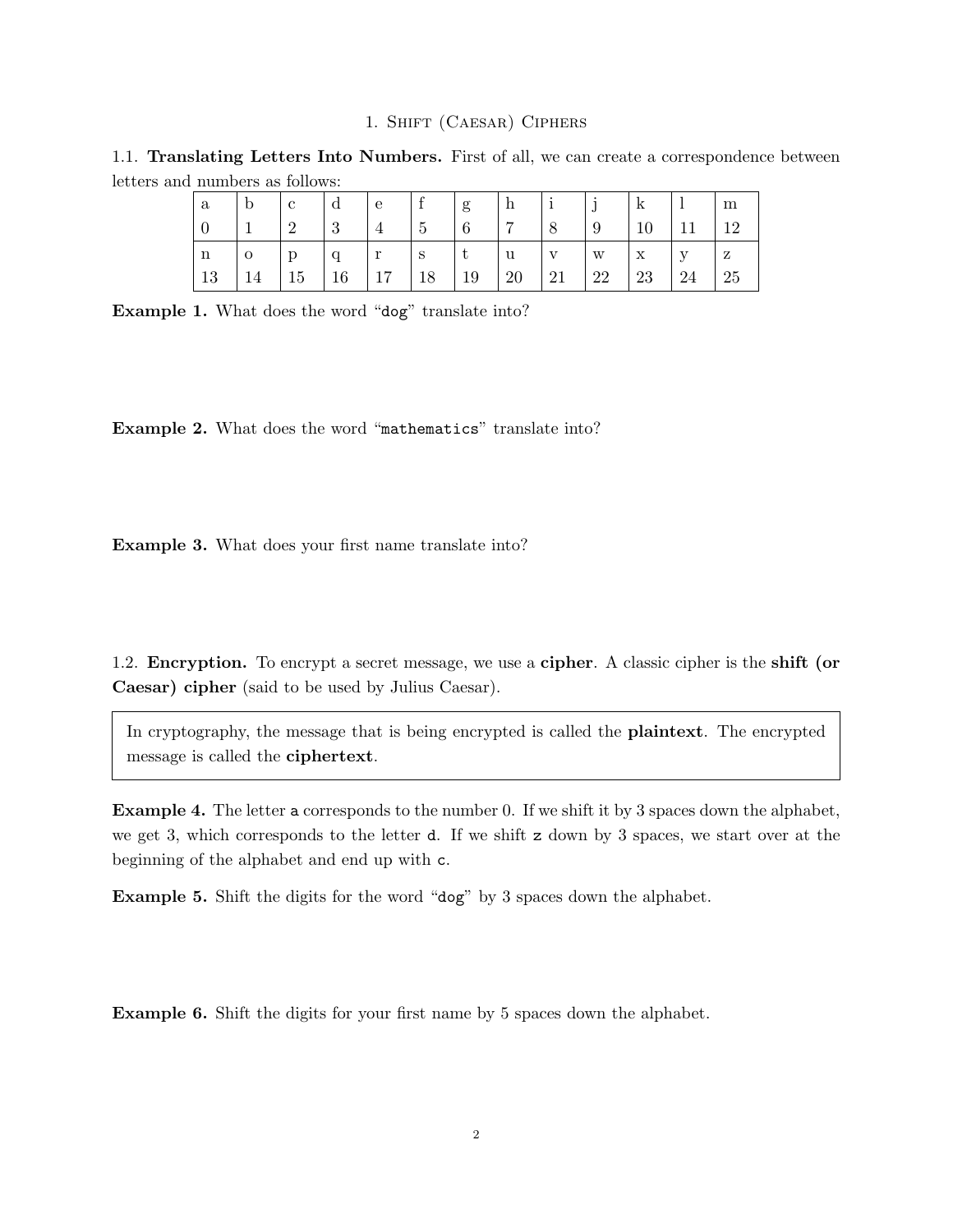1.3. Functions and Modular Arithmetic. We can think of ciphers as encryption functions. The input is the set of digits for the plaintext, and the output is the set of digits for the ciphertext. We just have to remember to use modular arithmetic.

Modular arithmetic is like "clock arithmetic." • 13 o'clock is the same as 1 o'clock. Notation:  $13 \mod 12 \equiv 1 \mod 12$ . • 28 o'clock is the same as 2 o'clock. Notation:  $28 \mod 12 \equiv 4 \mod 12$ . • In general, we write a mod  $n \equiv b \mod n$  for nonnegative integers a, b, and n if  $a - b$  is a multiple of n. • Fill in the blanks for the following (there is more than one unique answer!): 1.  $\equiv 3 \mod 4$ 2.  $\equiv 7 \mod 9$ 3.  $\equiv 11 \mod 13$ 4.  $\equiv 0 \mod 26$ 5.  $\equiv 2 \mod 26$ 6.  $\equiv 11 \mod 26$ 7.  $\equiv -1 \mod 26$ 8.  $\equiv -4 \mod 26$ 

## 1.4. Encryption and Functions.

Example 7. For the shift by 3 function, we can write

 $f(x) \equiv x + 3 \mod 26.$ 

Example 8. If the plaintext of a message has the letter "a" corresponding to the ciphertext letter of "x," what is the encryption function?

Example 9. If the plaintext of a message has the letter "e" corresponding to the ciphertext letter of "c," what is the encryption function?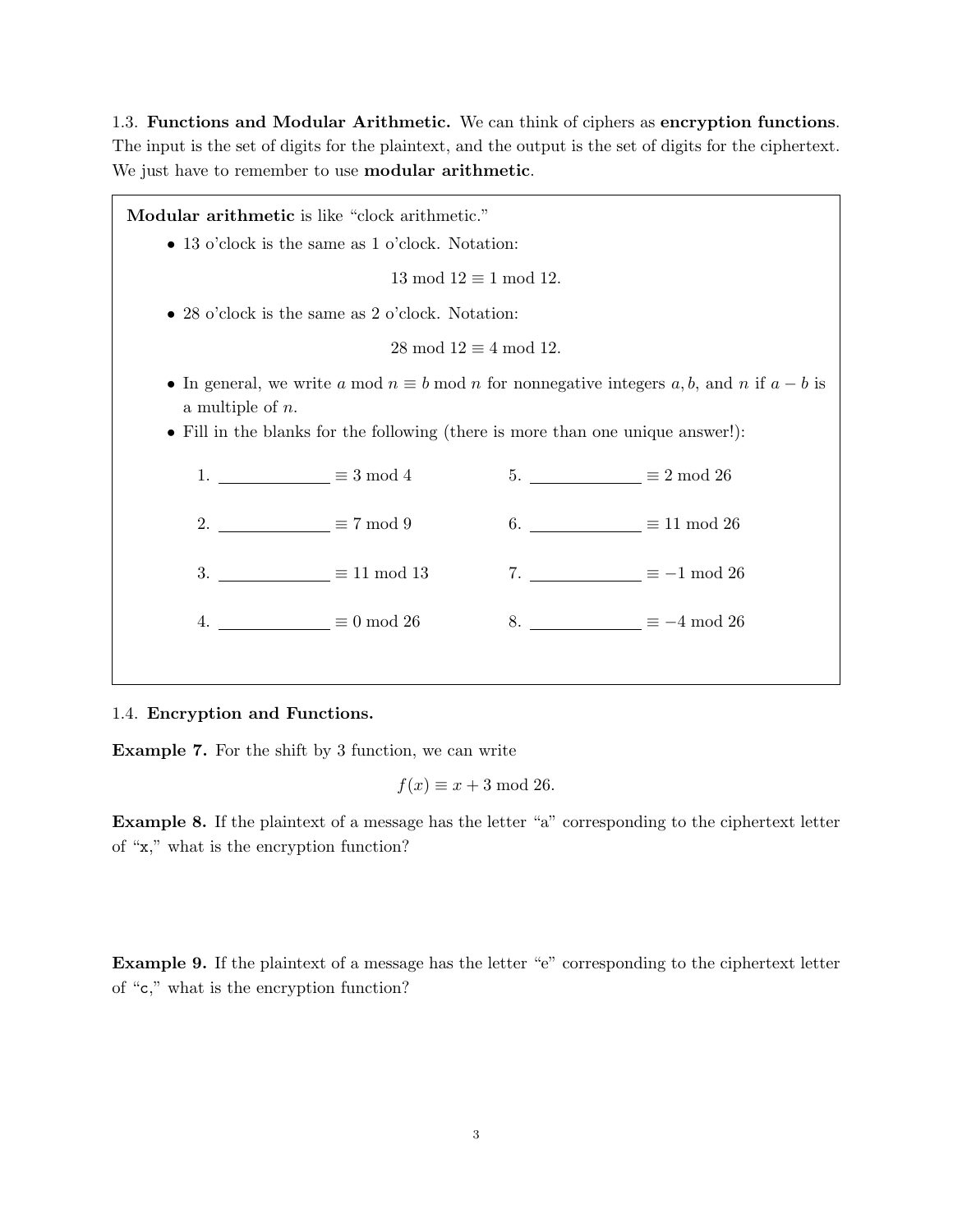These cipher disks may help with this process. These can be printed, cut out, and pieced together with a brad.



1.5. Decryption. So far, we have encrypted information, but we also want to decrypt information. Example 10. Write a one-word (secret) message, and encrypt it using the function

 $f(x) \equiv x + 4 \mod 26.$ 

We will exchange papers with someone in the room. Once you receive a friend's ciphertext, what is your strategy for decrypting (i.e. finding the original plaintext)?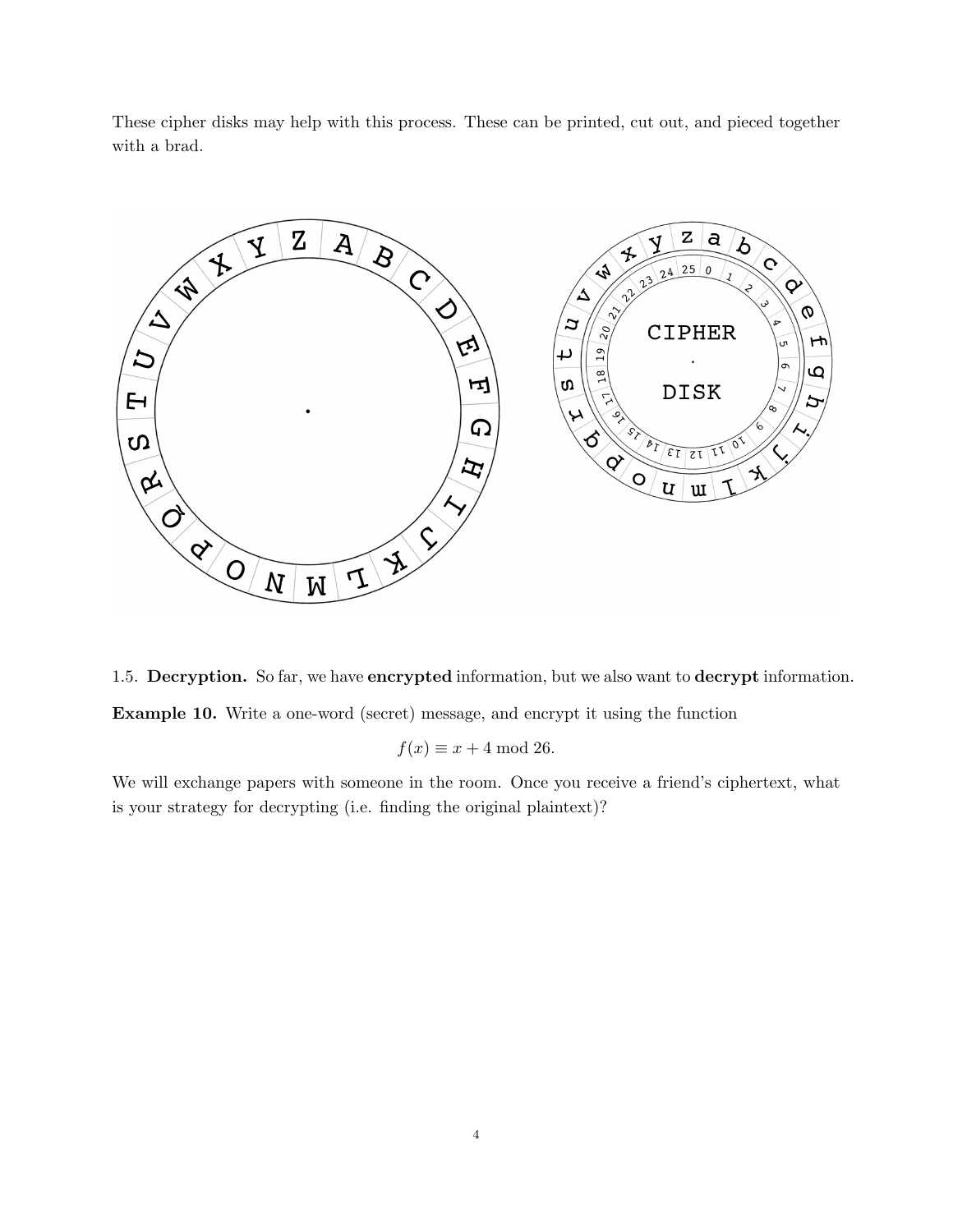1.6. Inverse Functions. We can think of decrypting as using the inverse function, or the function that "reverses" the encryption function.

**Example 11.** If  $f(x) \equiv x + 3 \mod 26$  is the encryption function, then  $g(y) \equiv y - 3 \mod 26 \equiv$  $y + 23 \mod 26$  is the decryption function.

**Example 12.** If  $f(x) \equiv x + 8 \mod 26$  is the encryption function, what is the inverse function or decryption function?

How is this related to how we teach inverse functions? How is it different?

## 2. Affine Ciphers and Linear Functions

Notice that our encryption and decryption functions are **linear functions** with a slope of  $m = 1$ . We can also have encryption and decryption functions with other slopes. These are **affine ciphers**, and their encryption function looks like  $f(x) \equiv mx + b \mod 26$  for some positive integers m and b.

**Example 13.** Use the affine cipher  $f(x) \equiv 3x+7 \pmod{26}$  to encrypt the plaintext letter "c." What is the corresponding ciphertext? What about for "d?"

What would be challenging about finding decryption functions for affine ciphers?